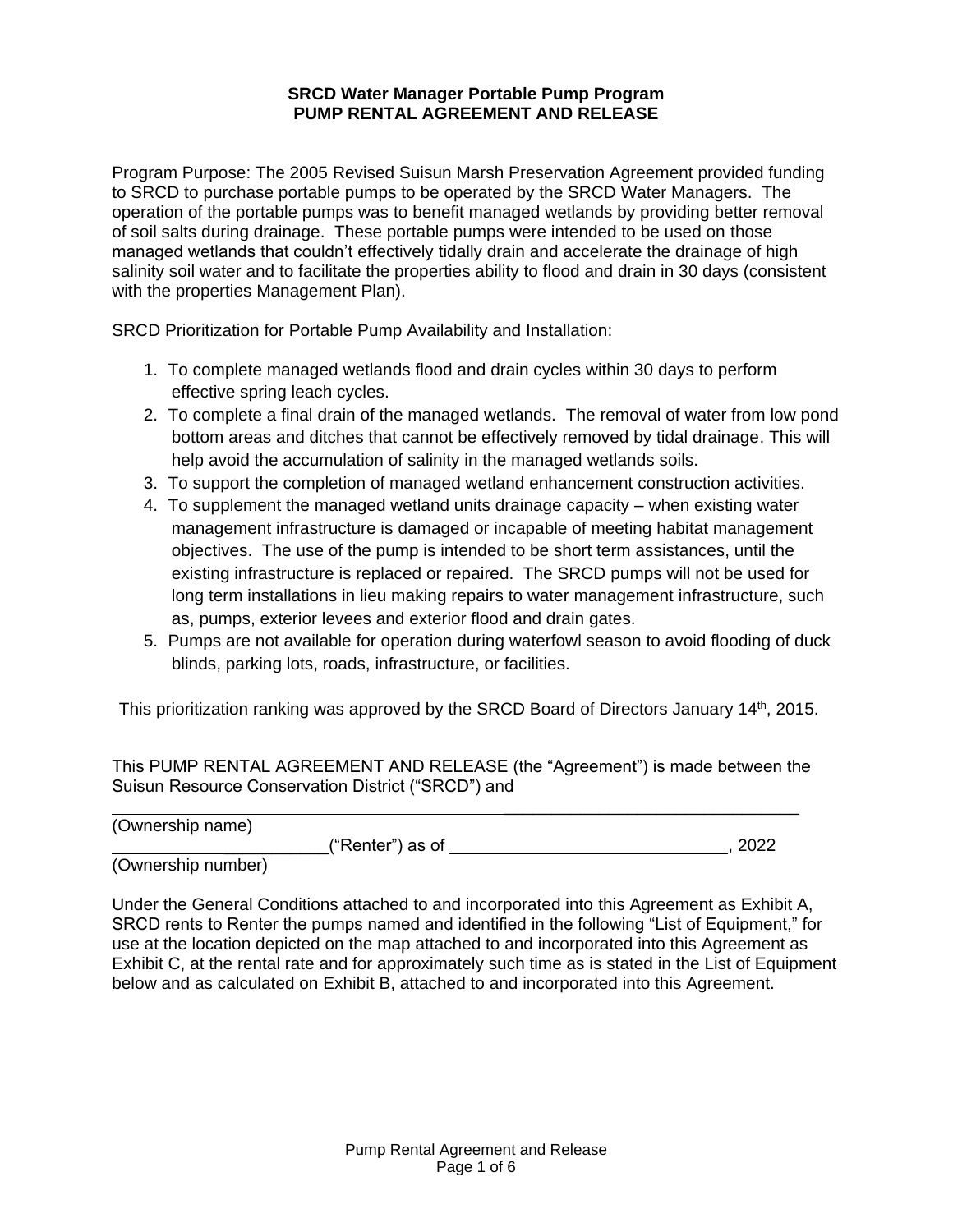# **List of Equipment**

| <b>Number of</b><br><b>Pumps</b> | <b>Type of Pump</b>                               | <b>Approximate Rental</b><br>Period (See § 1 on Exhibit | Pump to be<br>Used at or | <b>Rental Rate</b><br>per Hour                                             |
|----------------------------------|---------------------------------------------------|---------------------------------------------------------|--------------------------|----------------------------------------------------------------------------|
|                                  |                                                   | A)                                                      | <b>Near</b>              |                                                                            |
|                                  | 12" high volume<br>low pressure lift<br>Pump<br># |                                                         |                          | \$3.00 per hour<br>plus any fuel<br>provided by SRCD<br>(see<br>Exhibit B) |
|                                  | 8" trash pump<br>#                                |                                                         |                          | \$3.00 per hour<br>plus any fuel<br>provided by SRCD<br>(see<br>Exhibit B) |

SRCD and Renter, for themselves, their successors, executors, administrators and assigns, agree to the full performance of the covenants contained in this Agreement.

IN WITNESS WHEREOF, the parties have executed this Agreement the date first written above:

**SRCD: RENTER (ownership name and #)**

Suisun Resource Conservation District

By: \*By:

 $Its: ____________$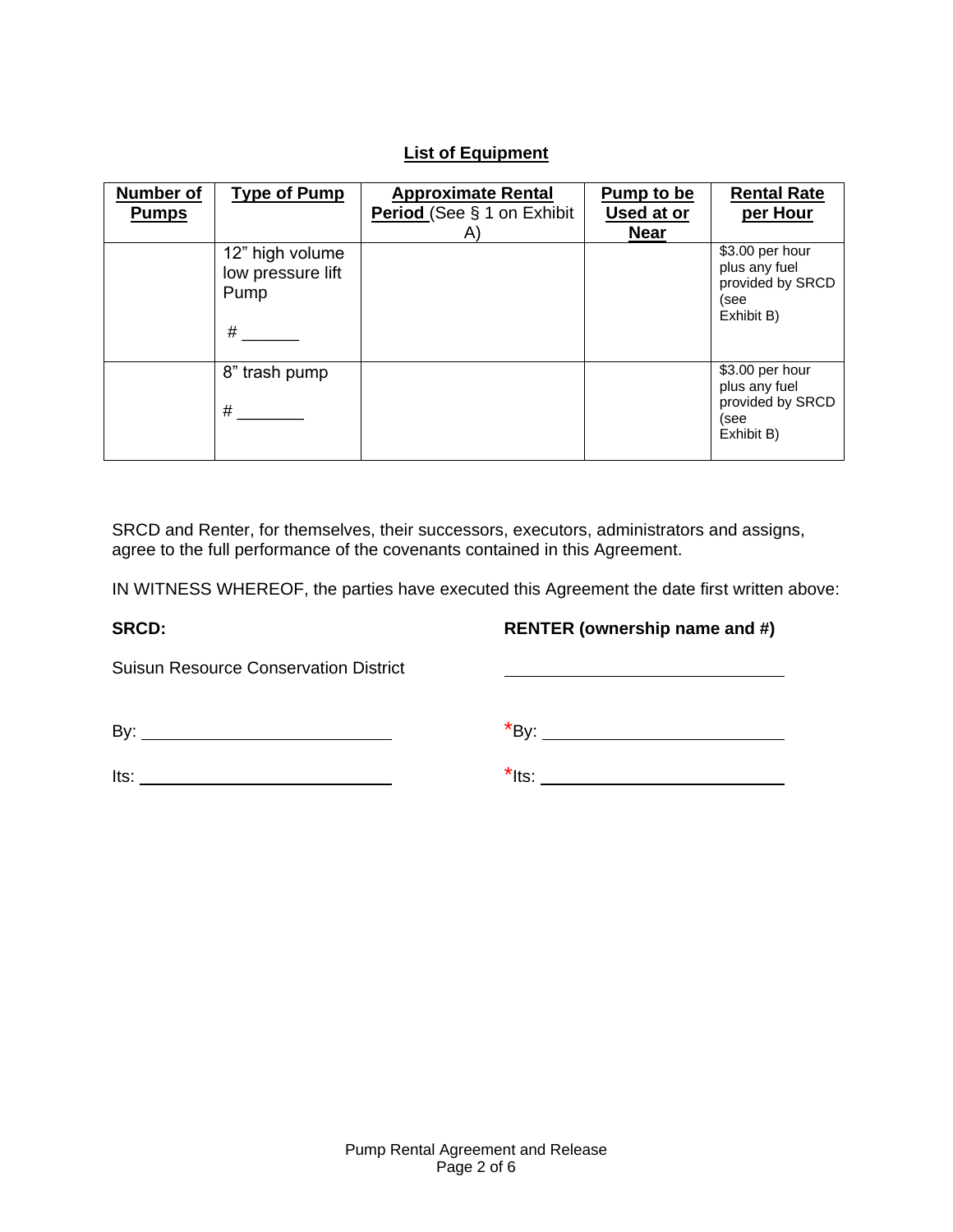# **EXHIBIT A**

### **GENERAL CONDITIONS**

1. **RENTAL PERIOD**. The rental period covers all time consumed in transporting the rented pumps, including the date on which transit to Renter begins and the date on which transit from Renter ends at SRCD's unloading point.

2. **PAYMENT**. The rent for each pump described in the List of Equipment will be the amount specified in the List of Equipment and is payable by Renter within 30 days of receipt of invoice from SRCD. Renter agrees to pay rent on pumps at the hourly rate specified in the List of Equipment, beginning on the designated hour meter 'Start' reading and ending on the designated hour meter 'End' reading (as set forth in Exhibit B), plus the cost of any fuel provided by SRCD.

3. **MAINTENANCE AND OPERATION**. Renter may not remove, alter, disfigure or cover up any numbering, lettering or insignia displayed upon the pumps and must see that the equipment is not subject to careless, unusually or needlessly rough usage. In the case of unauthorized, careless, unusually or needlessly rough usage, Renter shall at its own expense repair and return the equipment in good repair and operative condition and return it in such to SRCD, ordinary wear and tear resulting from proper use of the pumps expected.

4. **REPAIRS**. Renter is not responsible for the expense of repairs made to the pumps during the rental period, except as noted in Paragraph 3 above.

## 5. **SET-UP AND OPERATION**.

a. SRCD will transport pumps to Renter-designated pumping site, set up, start, operate, and shut off pump(s). SRCD may request to meet with Renter or Renter representative prior to delivery to determine the best site for pump set up. If no appropriate site is available for set up, Renter will be responsible for developing such a site. SRCD reserves the right to refuse to install a pump for any reason.

b. As needed, SRCD staff will check pump, add fuel and grease, and perform necessary maintenance.

c. *For pumping operations less than 24 hours (based on the hour meter on the pump), a flat rate set up and tear down fee of \$200.00 will be billed to the renter plus the cost of fuel. When pump operation exceeds 24 hours, the flat rate set up and break down fee will be waived and regular billing for pump rental will be applied (as described in Exhibit B).*

d. At the end of the Rental period, SRCD will tear down pumps and return pumps to the care and custody of SRCD. Renter is entitled a single pump set up and tear down per rental period. If SRCD staff availability allows and if requested by the Renter, additional pump set up and tear down will be provided at an extra charge of \$100 per occurrence.

e. No person other than SRCD's representatives may set up, start, operate or shut off any pump(s) rented under this Agreement without prior written approval of SRCD. Renter warrants and covenants that any operator other than a SRCD representative will be competent. Any unauthorized use of a pump by Renter will result in the pump being shut down by SRCD and removed from the property.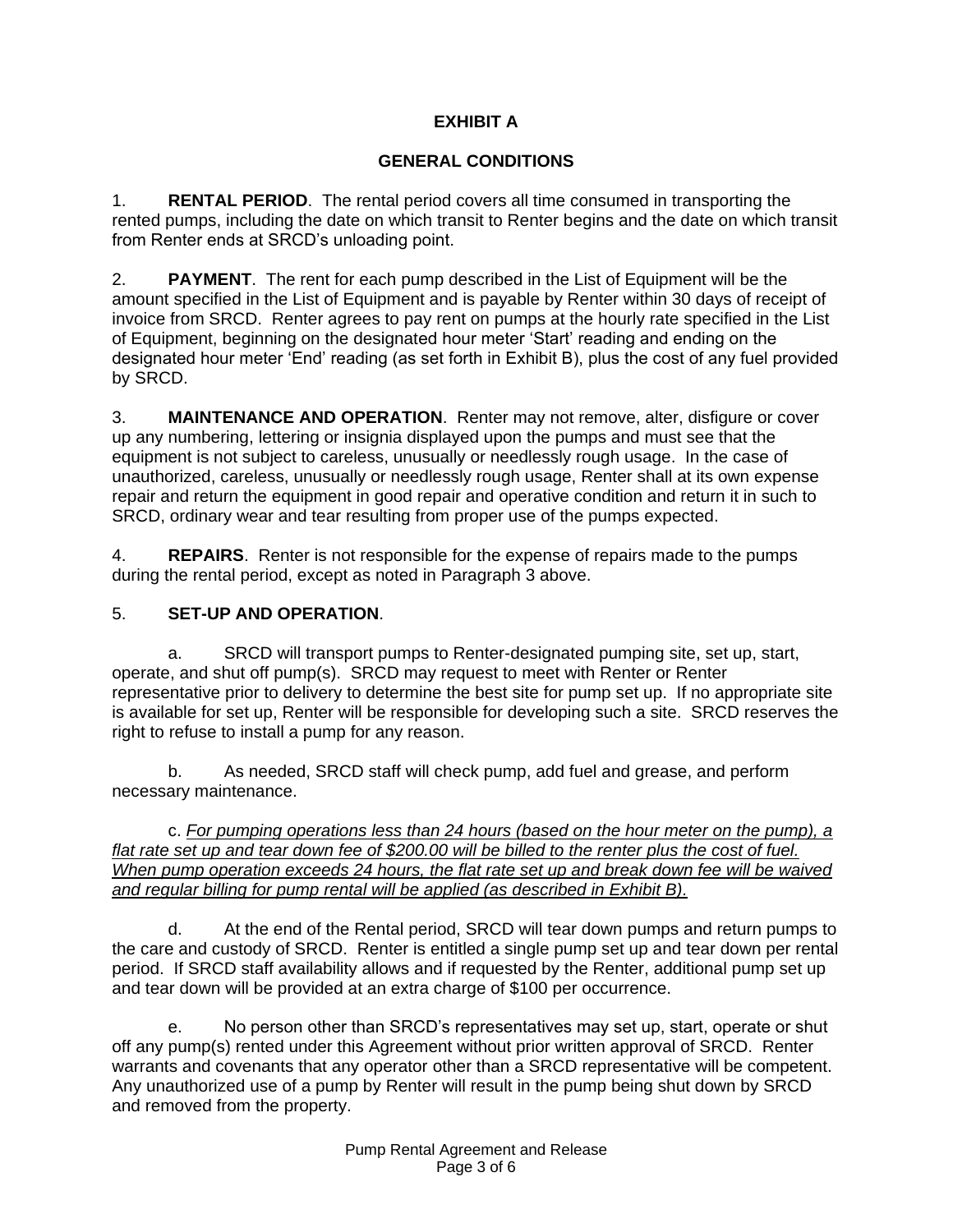e. In the event of an emergency, Renter may shut off pump(s) but must notify SRCD of a shut off within 48 hours.

6. **DISCLAIMER OF WARRANTIES**. SRCD, BEING NEITHER THE MANUFACTURER, NOR A SUPPLIER, NOR A DEALER IN THE PUMPS, MAKES NO WARRANTIES, EXPRESS OR IMPLIED, AS TO ANY MATTER WHATSOEVER, INCLUDING, WITHOUT LIMITATION, THE CONDITION OF THE PUMPS, THEIR MERCHANTABILITY, THEIR DESIGN, THEIR CAPACITY, THEIR PERFORMANCE, THEIR MATERIAL, THEIR WORKMANSHIP, THEIR FITNESS FOR ANY PARTICULAR PURPOSE, OR THAT THEY WILL MEET THE REQUIREMENTS OF ANY RULES, LAWS, SPECIFICATIONS OR CONTRACTS WHICH PROVIDE FOR SPECIFIC APPARATUS OR SPECIAL METHODS. SRCD FURTHER DISCLAIMS ANY LIABILITY WHATSOEVER FOR LOSS, DAMAGE, OR INJURY TO RENTER OR THIRD PARTIES AS A RESULT OF ANY DEFECTS, LATENT OR OTHERWISE, IN THE PUMPS. AS TO SRCD, RENTER RENTS THE PUMPS "AS-IS". SRCD IS NOT LIABLE IN ANY EVENT TO RENTER FOR ANY LOSS, DELAY OR DAMAGE OF ANY KIND OR CHARACTER RESULTING FROM DEFECTS IN, OR INEFFICIENCY OF, PUMPS HEREBY RENTED OR ACCIDENTAL BREAKAGE OF THOSE PUMPS. INFRASTRUCTURE DEFICIENCIES (LEAKING GATES, RAT HOLES, ETC.) IS THE RESPONSIBILITY OF RENTER AND SRCD IS NOT RESPONSIBLE FOR RELATED EXPENSES SUCH AS ADDED PUMPING COSTS DUE TO LEAKS OR OTHER DEFICIENCIES, KNOWN OR UNKNOWN.

7. **INDEMNITY**. Renter shall indemnify SRCD against, and hold SRCD harmless from, any and all claims, actions, suits, proceedings, costs, expenses, damages and liabilities, including attorneys' fees, arising out of, connected with, or resulting from the pumps or this Agreement, including without limitation, the manufacture, selection, delivery, renting, leasing, control, possession, use, operation, maintenance or turning on of the pumps. Renter shall further indemnify SRCD, and hold SRCD harmless from all loss and damage to the pumps during the Rental Period. Renter recognizes and agrees that included in this indemnity clause, but not by way of limitation, is Renter's assumption of any and all liability for injury, disability and death of workmen and other persons caused by the operation, use, control, handling, or transportation of the pumps during the Rental Period.

8. **RISK OF LOSS**. SRCD is not responsible for loss or damage to property, material or equipment belonging to Renter, its agents, employees, suppliers, or anyone directly or indirectly employed by Renter while the pumps are in Renter's care, custody or control, under Renter's physical control, or while on land owned by Renter. Renter is encouraged to obtain appropriate liability insurance against such risk of loss. Renter and its insurers waive all rights of subrogation against SRCD for such losses. **Renter releases from liability and waives its right to sue SRCD, its officers, employees, agents and elective and appointive boards (collectively, the "Released Party") for any claim, including negligence, for any injury, illness, death or property damage it may suffer or that may result from its rental of the pump(s), wherever or however such loss may occur**. Renter understands that it is releasing the Released Party from all liability for any injury, illness, death or property damage caused by their negligence.

9. **OWNERSHIP.** SRCD shall at all times retain ownership and title of the pumps. Renter must give SRCD immediate notice in the event that any of the pumps is levied upon or is about to become liable or is threatened with seizure, and Renter will indemnify SRCD against all loss and damages caused by such action.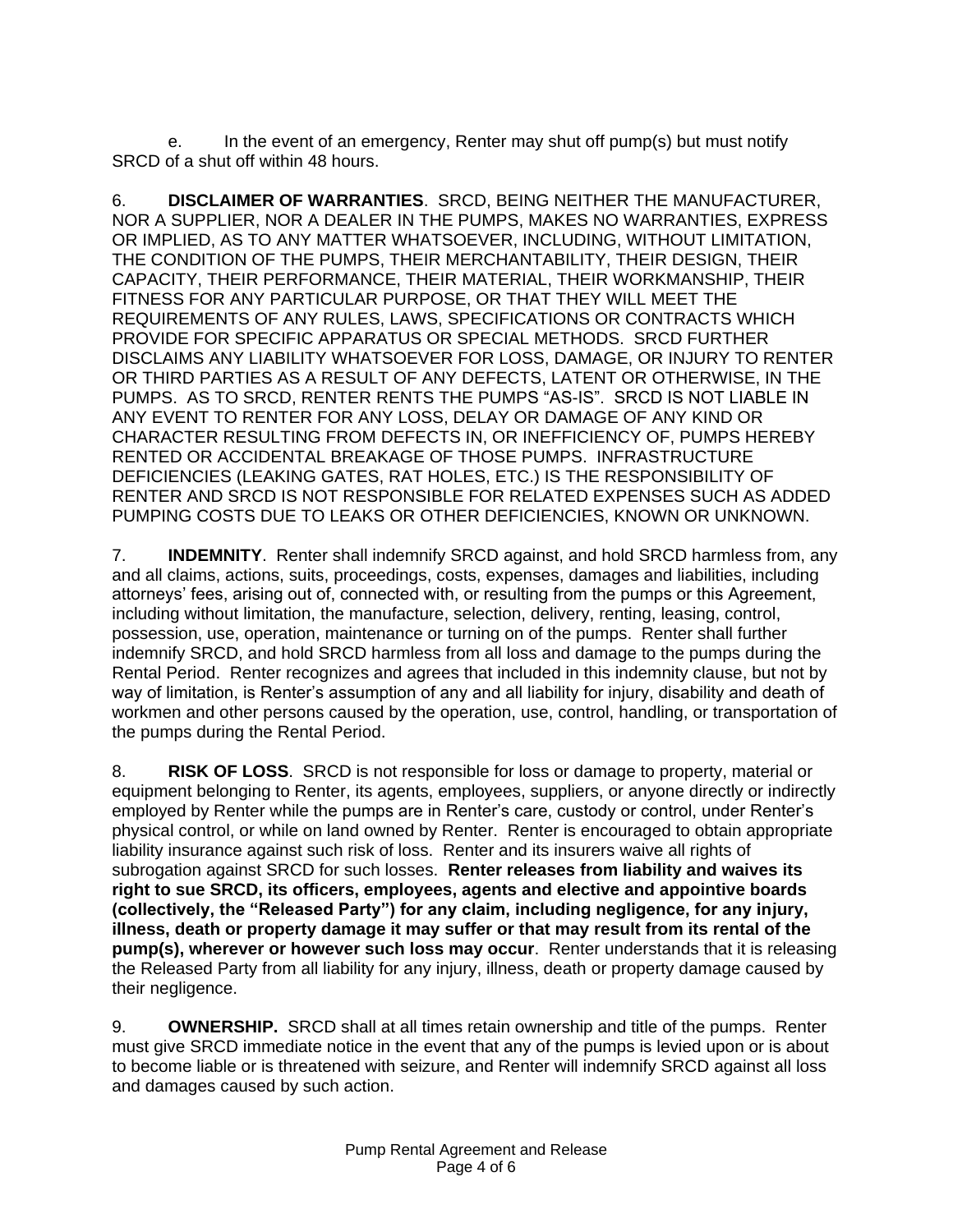10. **CHOICE OF LAW.** The parties have executed and delivered this Agreement in the County of Solano, State of California. The laws of the State of California will govern the validity, enforceability or interpretation of this Agreement. Solano County shall be the venue for any action or proceeding, in law or equity that may be brought in connection with this Agreement.

11. **ENTIRE AGREEMENT**. This Agreement constitutes the entire agreement between SRCD and Renter and it may not be modified except by written agreement signed by the parties.